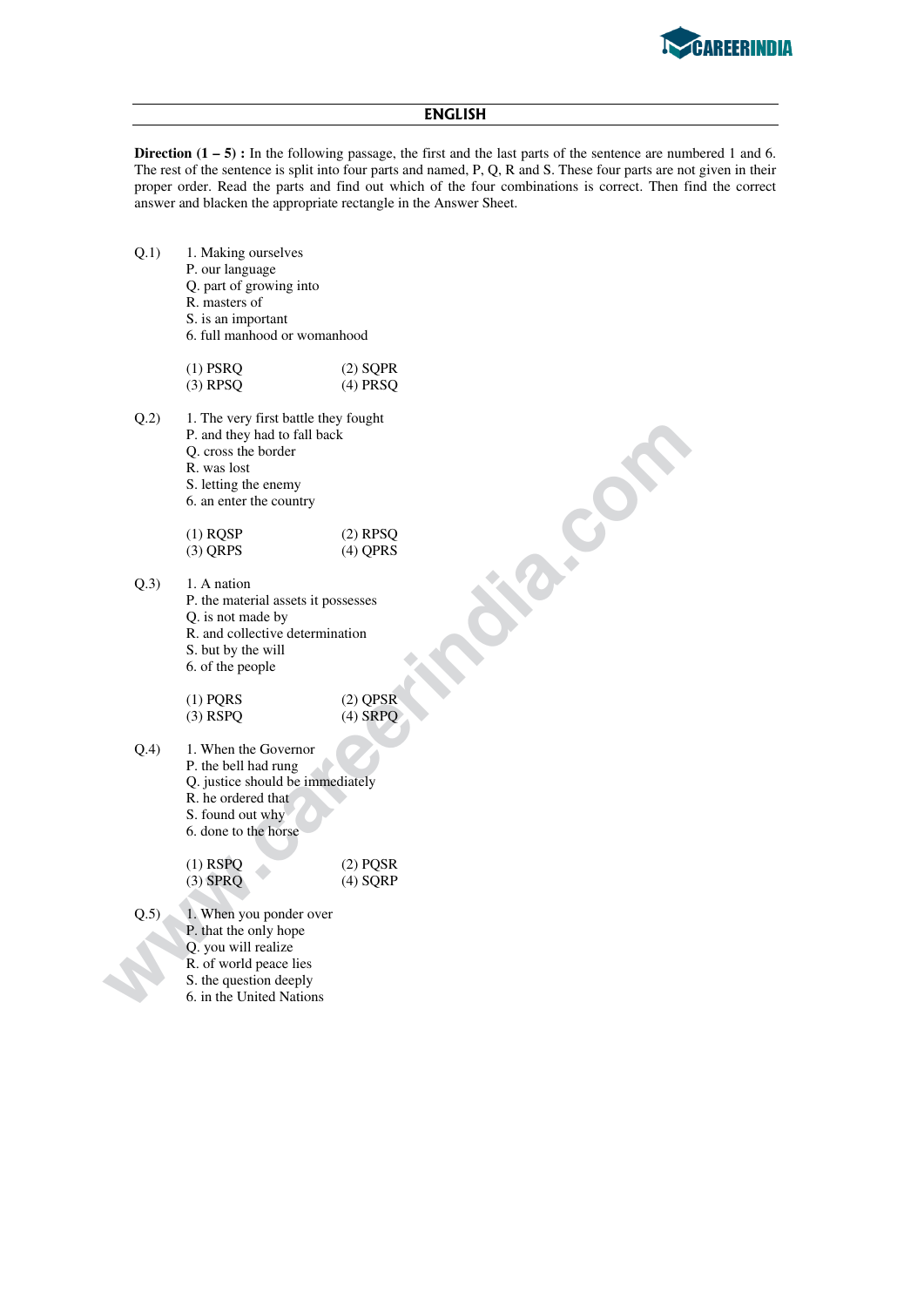

| $(1)$ QRSP | $(2)$ SPQR |
|------------|------------|
| $(3)$ SQPR | $(4)$ RSPQ |

**Direction (6 – 15) :** In the following passage, some of the words have been left out. First read the passage over and try to understand what it is about. Then fill in the blanks with the help of the alternatives given. Mark your answer in the Answer Sheet.

The language problem is not solved by deciding the medium of instruction in the education institutions. The problem is  $81$ .

between State Governments still 82. At present, each State Government is 83 the process of 84 the 85 language as the medium for 86 purposes. Then the need for a stable language for 87 communication 88. Moreover, the Central Government shall 89 adopt a particular language for 90 own official work.

 $O(6)$ 

| ≺.∪   | (1) communication<br>(3) intimation    | (2) information<br>$(4)$ decision   |
|-------|----------------------------------------|-------------------------------------|
| Q.7)  | $(1)$ stays<br>$(3)$ resides           | $(2)$ remains<br>$(4)$ rests        |
| Q.8)  | $(1)$ into<br>$(3)$ with               | (2) through<br>$(4)$ in             |
| Q.9)  | (1) adapting<br>(3) thrusting          | $(2)$ imposing<br>(4) adopting      |
| Q.10  | $(1)$ local<br>(3) regional            | $(2)$ mother<br>(4) foreign         |
| Q.11) | (1) governmental<br>(3) administrative | $(2)$ officious<br>(4) religious    |
| Q.12) | $(1)$ inter-state<br>(3) international | $(2)$ regional<br>$(4)$ intra-state |
| Q.13) | $(1)$ come up<br>$(3)$ crops up        | $(2)$ rises<br>$(4)$ persists       |
| Q.14) | $(1)$ having to<br>$(3)$ had been      | $(2)$ have to<br>$(4)$ have been    |
| Q.15) | $(1)$ its<br>$(3)$ our                 | $(2)$ their<br>$(4)$ his            |

**Direction (16 – 25) :** In the following passage, you have two brief passage with 5 questions following each passage. Read the passages carefully and choose the best answer to each question out of the four alternatives and blacken the appropriate rectangles in the Answer-sheet. **Passage - I**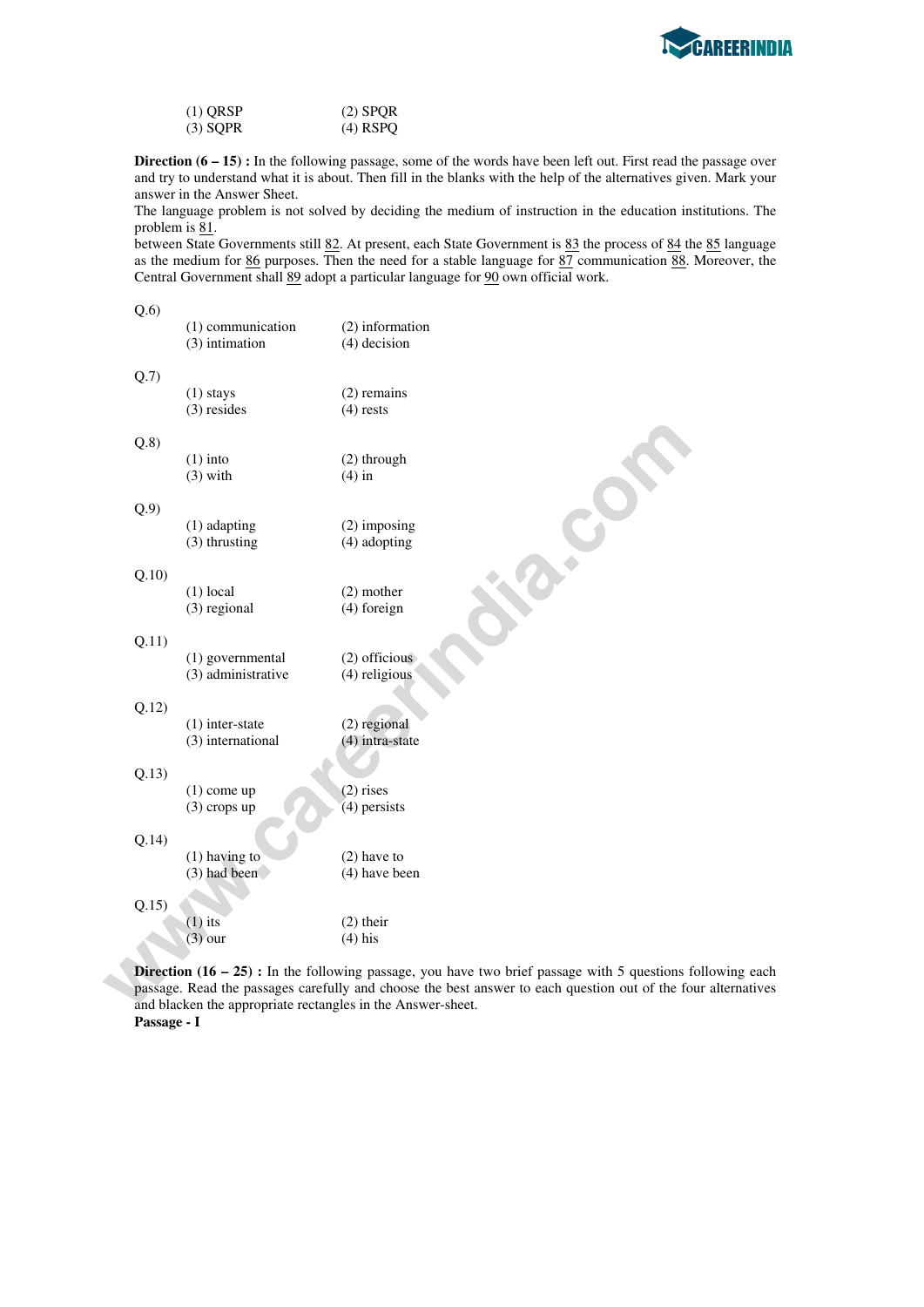

"The Law is an ass', declared Mr. Bumble in "Oliver Twist", and it often seems he was right. For punishment does not always fit the crime and it rarely happens that a prison term reforms a criminal."

Consider the following tow cases. The first one had happened in a village in Madural District. One Gopal One Gopal Yadhav, a hard-core criminal undergoing life sentence in the Madural Prison came out on ball for two days to perform the last rites of his mother. But he was rearrested on the same evening on the charges of murdering his neighbour's son the settle old scores.

The second case too came to Madural Court recently. Deserted by her husband a drunkard, his grief-stricken wife mixed rate poison in the food and gave it to her four children aged between 1  $\frac{1}{2}$  and 9 years. Before she could swallow the same food she was unable to bear the pritiable sight of her children writhing in pain. She rushed them to hospital where she disclosed everything. She was able to save the lives of the first three children, but the law of the country awarded her tow years imprisonment (later commuted to one year) on the charges of plotting to kill her children. Would you say women like here are a danger to the society? Would you call them criminal? It is high time that we found other ways of registering our disapproval of wrong doing. To imprison the bad is expedient – when they are dangerous. To imprison the mad and the merely sad, as we do, is not only unnecessary, it is uncivilized.

- Q.16) The writer says 'The Law is an ass' because
	- (1) it is as patient as an ass
	- (2) it does not punish the criminals severely
	- (3) punishments do not help to reform criminals
	- (4) criminals can escape punishment.
- Q.17) Gopal Yadhav came out on ball
	- (1) in order to murder his enemy
	- (2) to cremate his mother
	- (3) so that he could be rearrested
	- (4) to see his four children undergoing treatment in the hospital

Q.18) The mother in the second case cannot be called a criminal because she

- (1) rushed her children to the hospital
- (2) mixed an ineffective poison in the food
- (3) was able to save three out of four children
- (4) was deserted by her husband.
- Q.19) The writer argues that punishments for people like the woman in the second case are not necessary because they
	- (1) don't commit crimes frequently
	- (2) are less dangerous than other criminals
	- (3) represent poor society
	- (4) should not be clubbed with other criminals

Q.20) The main difference between the two case is

- (1) the first is about a man and the other is about a woman
- (2) the woman regrets what she has done, but not the man
- (3) the man is a lifer but the woman is not
- (4) the man and the woman belong to different communities

## **Passage - II**

(3) punishments do not belp to reform criminals<br>
(4) criminals can excape punishment.<br>
(2) in order to murder his emerger<br>
(2) to cremate his mother<br>
(3) so that he could be rearrested<br>
(4) to see his four children undergr The United Nations Fourth World Women's Conference had a colourful start at Beijing on September 4<sup>th</sup>. This is the century's most crucial conference which aimed at changing the status quo of women's lives characterized by inequality.

In a preliminary session, Ms. Aung Suu Kyi, the Nobel Peace Prize winner said that expanding women's power will bring greater peace and tolerance to the world.

"It is not the prerogative of men alone to bring light to this world. Women with their capacity for compassion and self-sacrifice, with their courage and perseverance have done much to dissipate the darkness of intolerance and hate", said Ms. Suu Kyi.